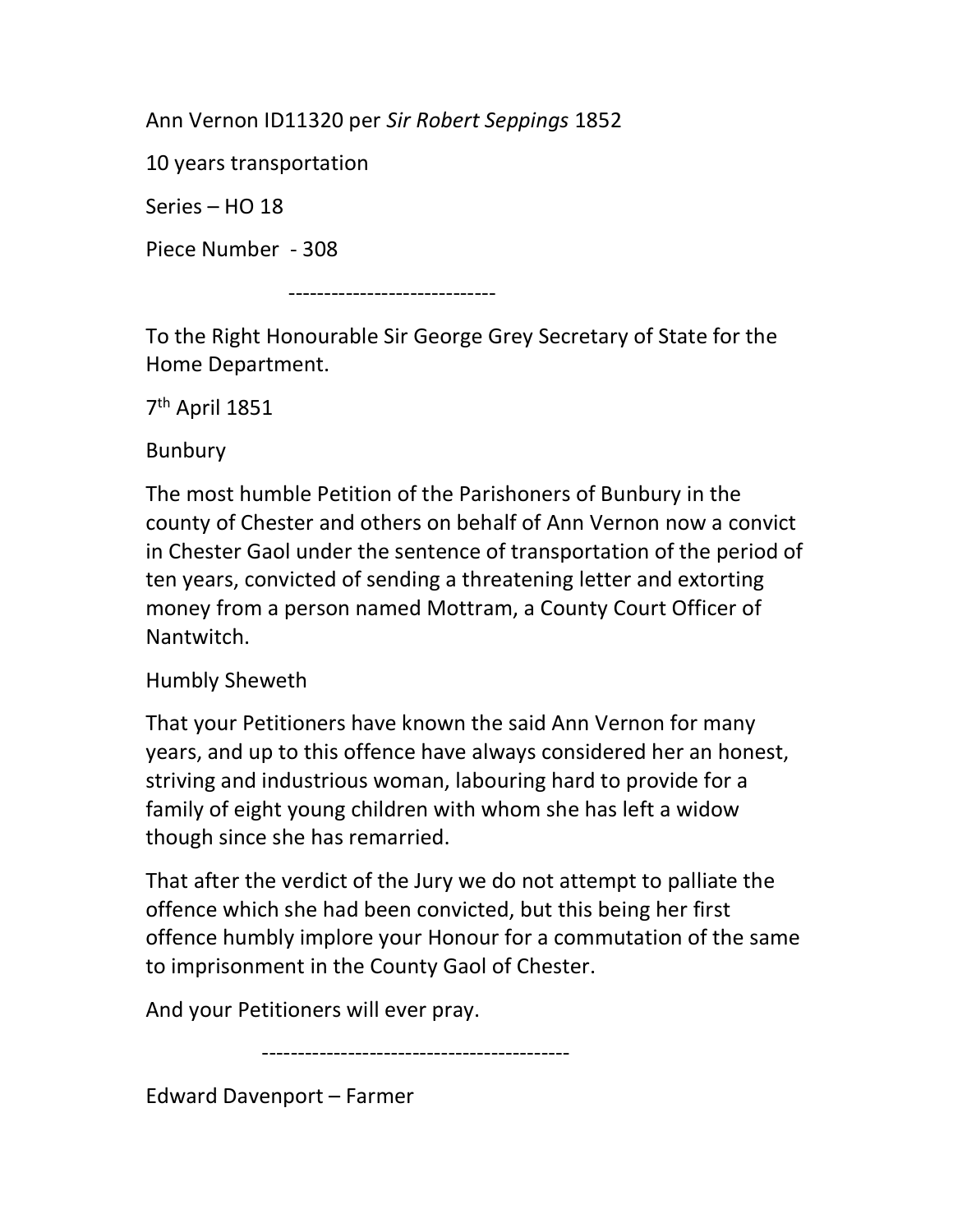William Speed – Headmaster

George Large – Cooper

And a further 160 signatures.

---------------------------------

John Clarke Esq

Chester

Whitehall

22nd July 1851

Sir

Secretary Sir George Grey having carefully considered your application in behalf of Ann Vernon I am directed to express to you his regret that there is no sufficient grounds to justify him, consistently with his Public Duty in advising Her Majesty to comply with the prayer thereof.

I am Sir

Your most humble servant

Waddington

-----------------------------------

17th July 1851

Chester

Sir

I beg to enclose you a Petition on behalf of Ann Vernon who was sentenced to ten years transportation at the Spring Assizes held in Chester in the month of April last and hope you will be pleased to look favourably upon it.

I remain Sir